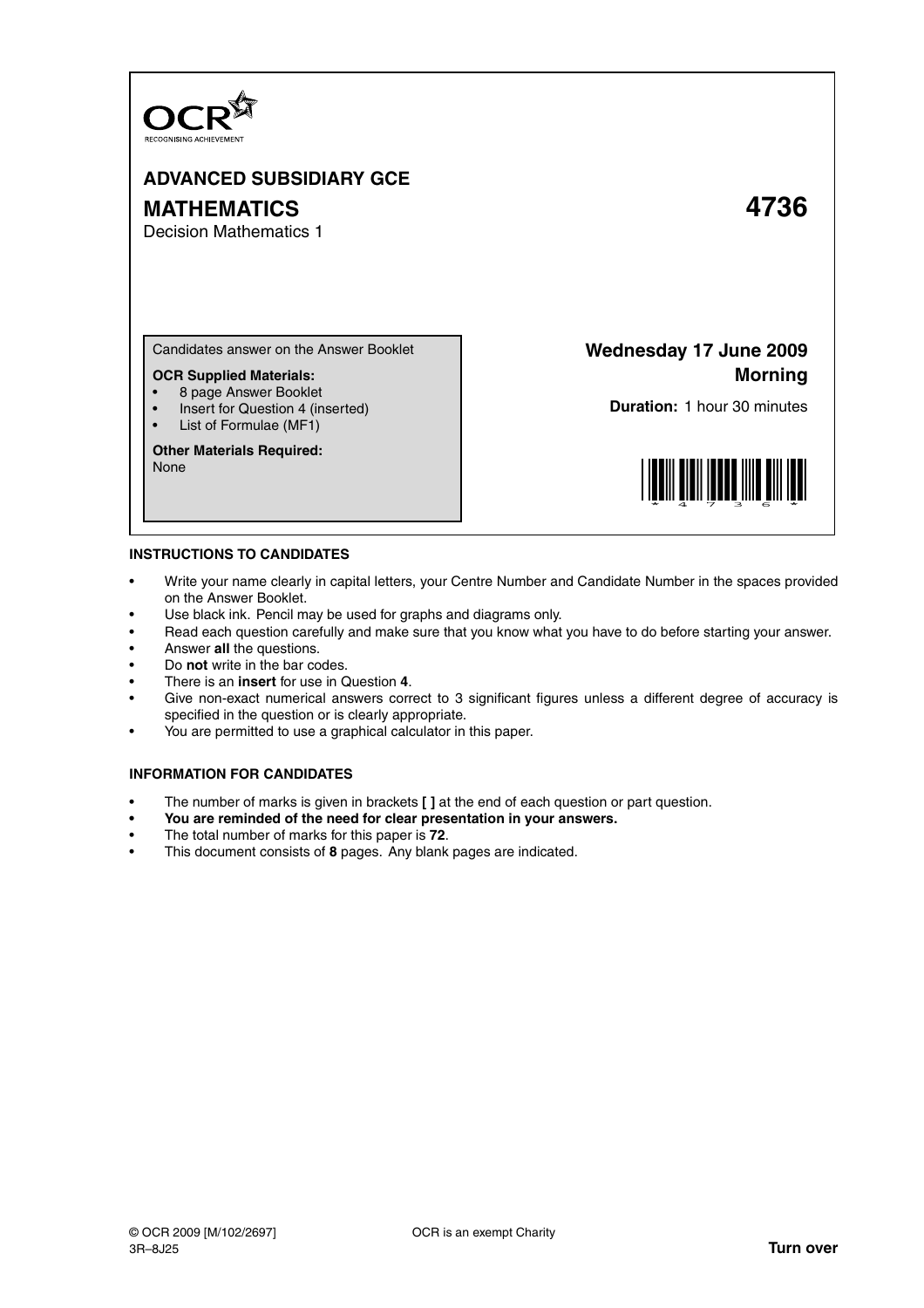**1** The memory requirements, in KB, for eight computer files are given below.

43 172 536 17 314 462 220 231

The files are to be grouped into folders. No folder is to contain more than 1000 KB, so that the folders are small enough to transfer easily between machines.

- **(i)** Use the first-fit method to group the files into folders. **[3]**
- **(ii)** Use the first-fit decreasing method to group the files into folders. **[3]**

First-fit decreasing is a quadratic order algorithm.

- **(iii)** A computer takes 1.3 seconds to apply first-fit decreasing to a list of 500 numbers. Approximately how long will it take to apply first-fit decreasing to a list of 5000 numbers? **[2]**
- **2 (i)** Explain why it is impossible to draw a graph with four vertices in which the vertex orders are 1, 2, 3 and 3. **[1]**

A *simple* graph is one in which any two vertices are directly joined by at most one arc and no vertex is directly joined to itself.

A *connected* graph is one in which every vertex is joined, directly or indirectly, to every other vertex.

A *simply connected* graph is one that is both simple and connected.

**(ii) (a)** Draw a graph with five vertices of orders 1, 1, 2, 2 and 4 that is neither simple nor connected.

**(b)** Explain why your graph from part **(a)** is not semi-Eulerian. **[1]**

**[2]**

**(c)** Draw a semi-Eulerian graph with five vertices of orders 1, 1, 2, 2 and 4. **[1]**

Six people (Ann, Bob, Caz, Del, Eric and Fran) are represented by the vertices of a graph. Each pair of vertices is joined by an arc, forming a complete graph. If an arc joins two vertices representing people who have met it is coloured blue, but if it joins two vertices representing people who have not met it is coloured red.

- **(iii) (a)** Explain why the vertex corresponding to Ann must be joined to at least three of the others by arcs that are the same colour. **[2]**
	- **(b)** Now assume that Ann has met Bob, Caz and Del. Bob, Caz and Del may or may not have met one another. Explain why the graph must contain at least one triangle of arcs that are all the same colour. **[2]**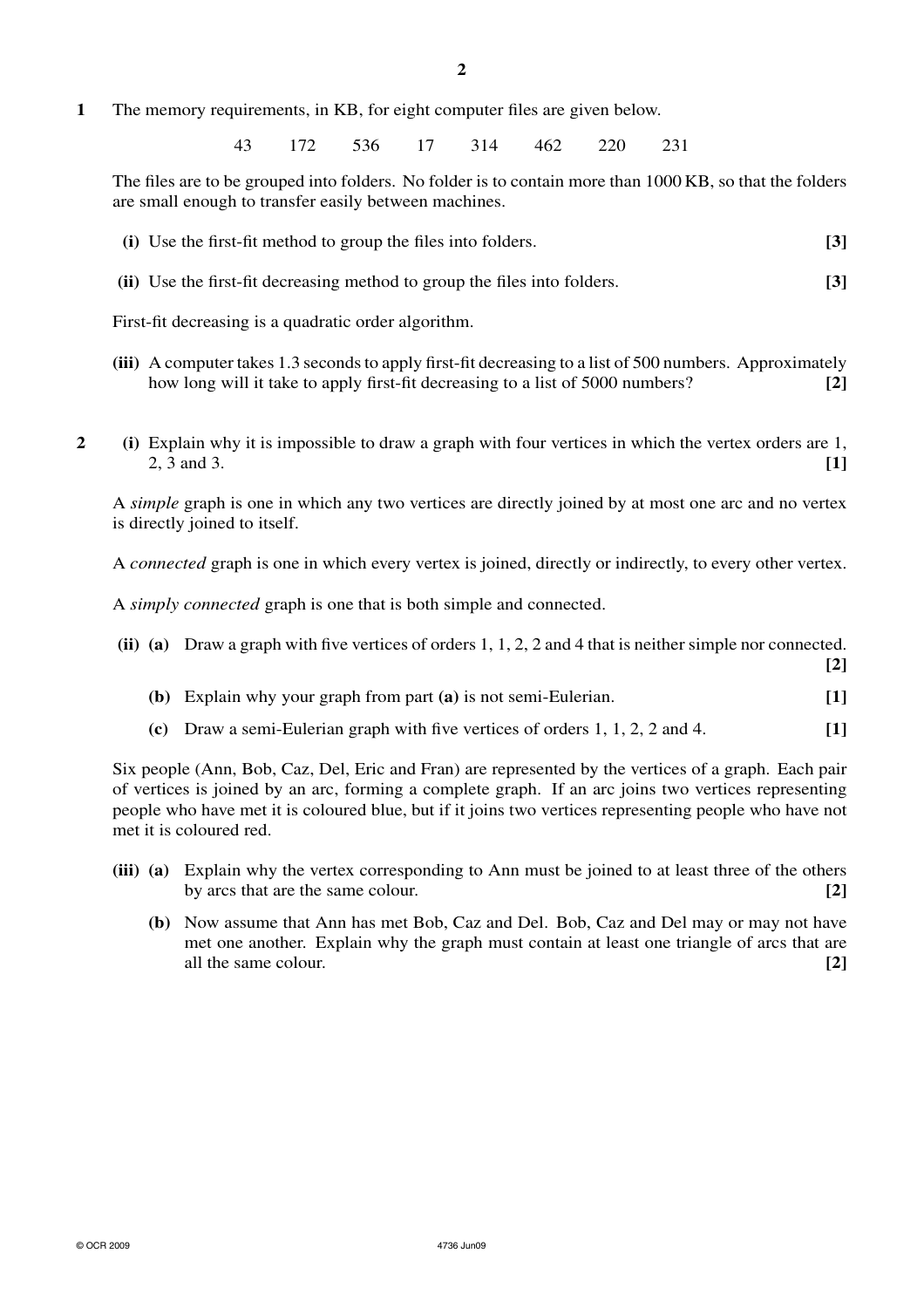**3** The constraints of a linear programming problem are represented by the graph below. The feasible region is the unshaded region, including its boundaries.



- **(i)** Write down the inequalities that define the feasible region. **[4]**
- **(ii)** Write down the coordinates of the three vertices of the feasible region. **[2]**

The objective is to maximise  $2x + 3y$ .

| (iii) Find the values of x and y at the optimal point, and the corresponding maximum value of $2x + 3y$ . |  |
|-----------------------------------------------------------------------------------------------------------|--|
|                                                                                                           |  |

The objective is changed to maximise  $2x + ky$ , where *k* is positive.

**(iv)** Find the range of values of *k* for which the optimal point is the same as in part **(iii)**. **[2]**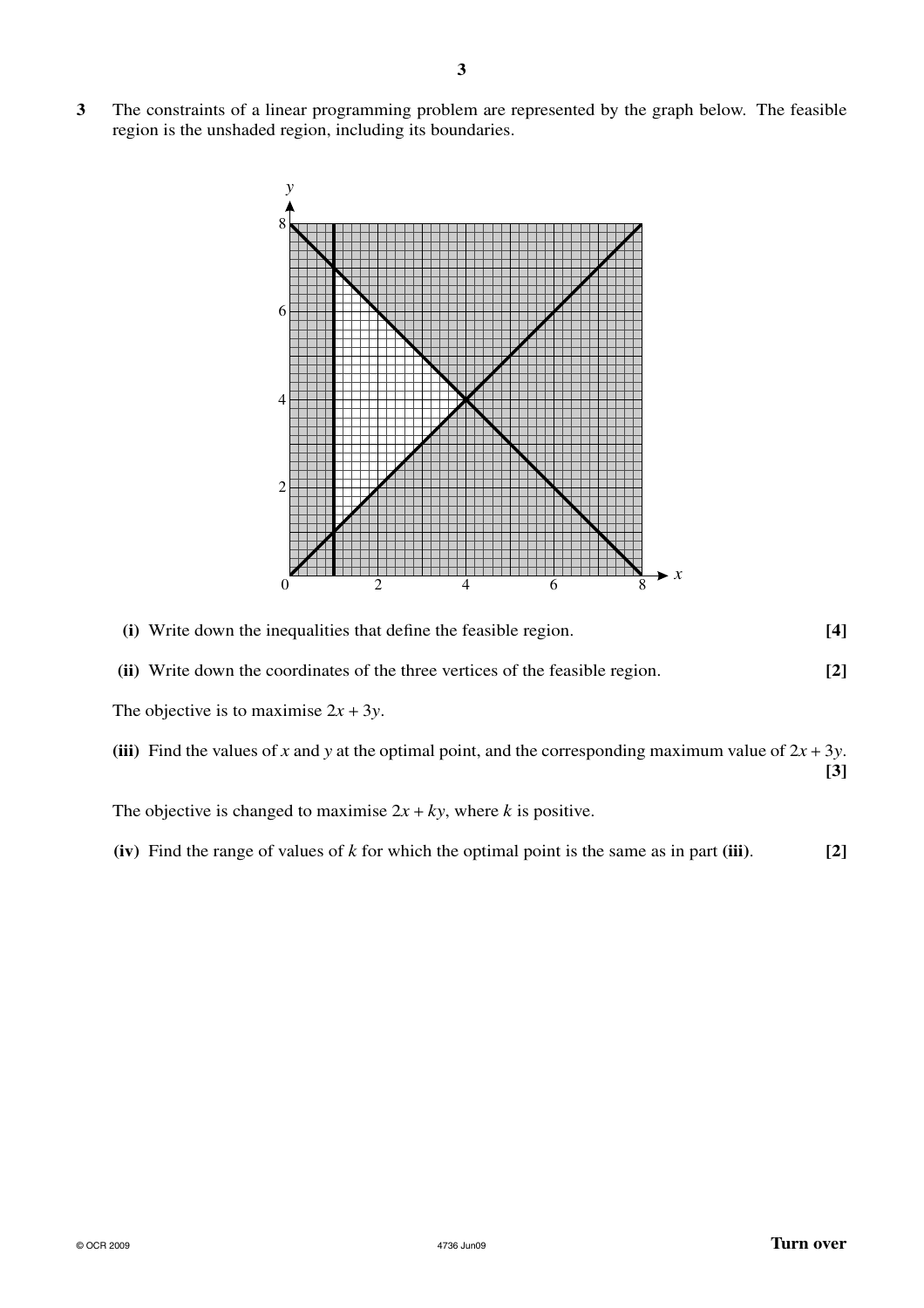#### **4 Answer this question on the insert provided.**

The vertices in the network below represent the junctions between main roads near Ayton (*A*). The arcs represent the roads and the weights on the arcs represent distances in miles.



**(i)** On the diagram in the insert, use Dijkstra's algorithm to find the shortest path from *A* to *H*. You must show your working, including temporary labels, permanent labels and the order in which permanent labels are assigned. Write down the route of the shortest path from *A* to *H* and give its length in miles. **[7]**

Simon is a highways surveyor. He needs to check that there are no potholes in any of the roads. He will start and end at Ayton.

**(ii)** Which standard network problem does Simon need to solve to find the shortest route that uses every arc? **[1]**

The total weight of all the arcs is 67.5 miles.

**(iii)** Use an appropriate algorithm to find the length of the shortest route that Simon can use. Show all your working. (You may find the lengths of shortest paths between nodes by using your answer to part **(i)** or by inspection.) **[5]**

Suppose that, instead, Simon wants to find the shortest route that uses every arc, starting from *A* and ending at *H*.

**(iv)** Which arcs does Simon need to travel twice? What is the length of the shortest route that he can use? **[2]**

#### **[This question continues on the next page.]**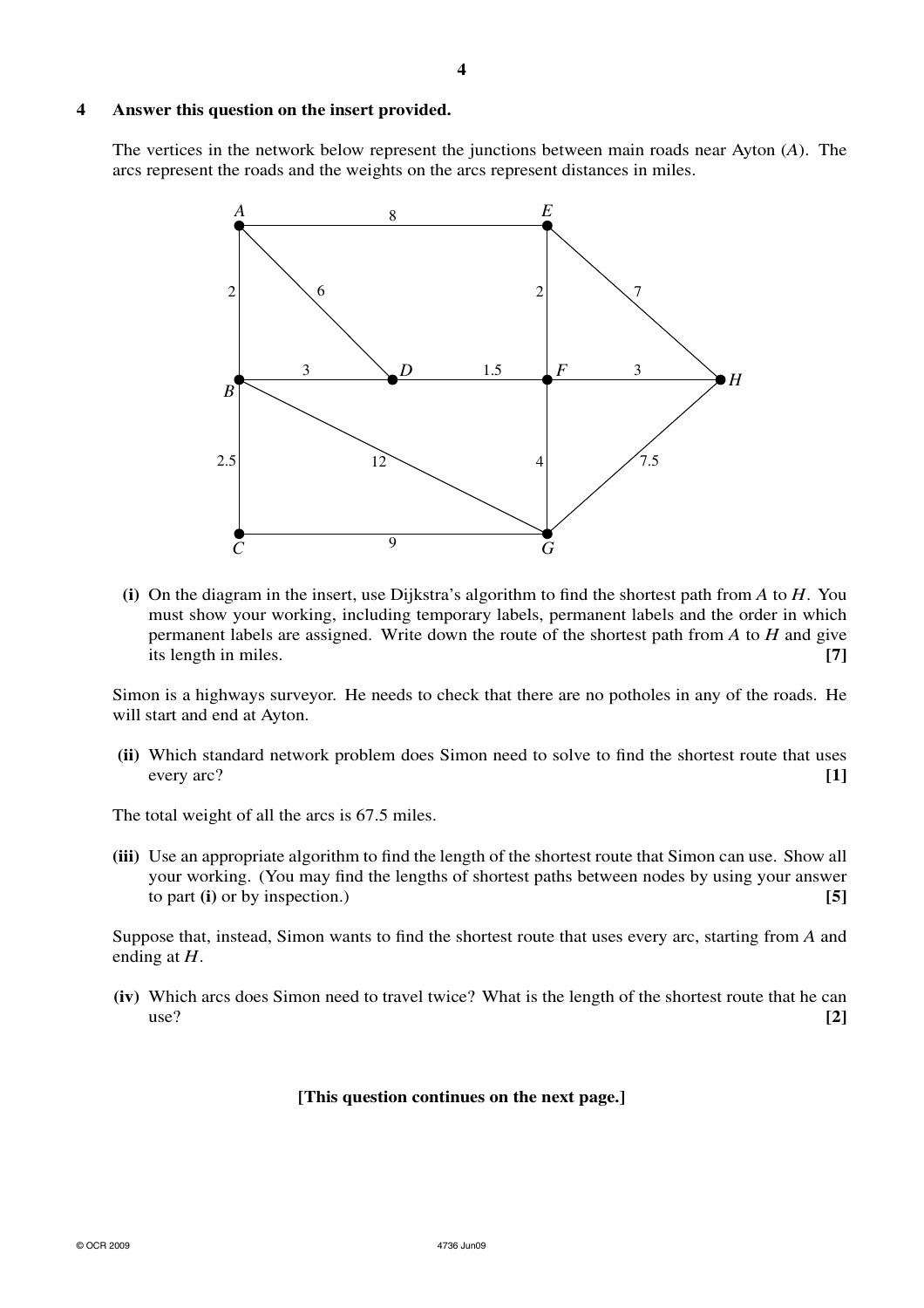There is a set of traffic lights at each junction. Simon's colleague Amber needs to check that all the traffic lights are working correctly. She will start and end at the same junction.

- **(v)** Show that the nearest neighbour method fails on this network if it is started from *A*. **[1]**
- **(vi)** Apply the nearest neighbour method starting from *C* to find an upper bound for the distance that Amber must travel. **[3] [3]**
- **(vii)** Construct a minimum spanning tree by using Prim's algorithm on the reduced network formed by deleting node *A* and all the arcs that are directly joined to node *A*. **Start building your tree at node** *B.* (You do *not* need to represent the network as a matrix.) Mark the arcs in your tree on the diagram in the insert.

Give the order in which nodes are added to your tree and calculate the total weight of your tree. Hence find a lower bound for the distance that Amber must travel. **[6]**

**5** *Badgers* is a small company that makes badges to customers' designs. Each badge must pass through four stages in its production: printing, stamping out, fixing pin and checking. The badges can be laminated, metallic or plastic.

The times taken **for 100 badges** of each type to pass through each of the stages and the profits that *Badgers* makes **on every 100 badges** are shown in the table below. The table also shows the total time available for each of the production stages.

|                         | Printing<br>(seconds) | Stamping out<br>(seconds) | Fixing pin<br>(seconds) | Checking<br>(seconds) | Profit<br>$(\text{\textsterling})$ |
|-------------------------|-----------------------|---------------------------|-------------------------|-----------------------|------------------------------------|
| Laminated               | 15                    |                           | 50                      | 100                   |                                    |
| Metallic                | 15                    | 8                         | 50                      | 50                    |                                    |
| Plastic                 | 30                    | 10                        | 50                      | 20                    |                                    |
| Total time<br>available | 9000                  | 3600                      | 25 000                  | 10000                 |                                    |

Suppose that the company makes  $x$  hundred laminated badges,  $y$  hundred metallic badges and  $z$  hundred plastic badges.

- (i) Show that the printing time leads to the constraint  $x + y + 2z \le 600$ . Write down and simplify constraints for the time spent on each of the other production stages. **[4]**
- **(ii)** What other constraint is there on the values of *x*, *y* and  $z$ ? [1]

The company wants to maximise the profit from the sale of badges.

- **(iii)** Write down an appropriate objective function, to be maximised. **[1]**
- **(iv)** Represent *Badgers*' problem as an initial Simplex tableau. **[4]**
- **(v)** Use the Simplex algorithm, pivoting first on a value chosen from the *x*-column and then on a value chosen from the *y*-column. Interpret your solution and the values of the slack variables in the context of the original problem. **[9]**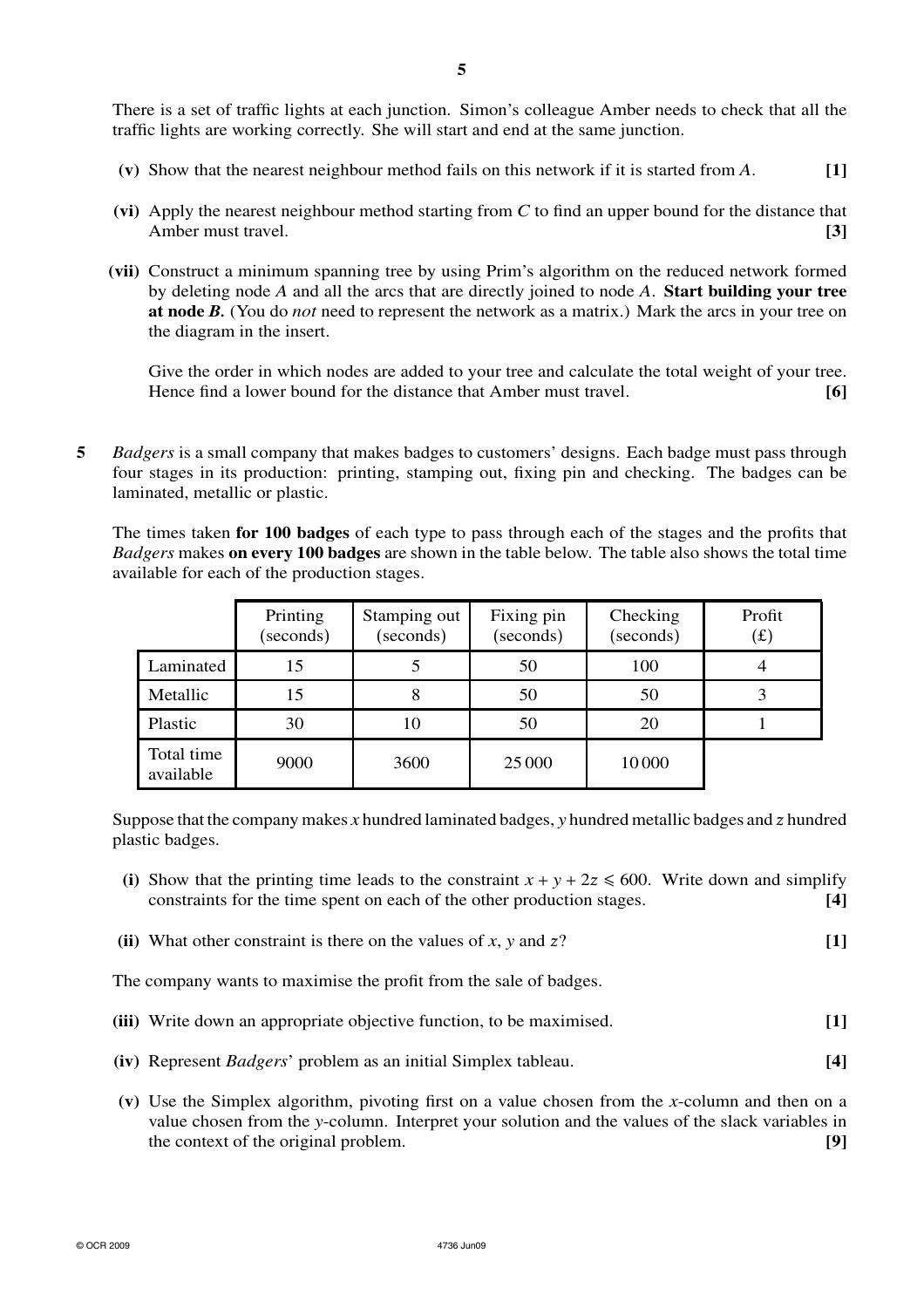## **BLANK PAGE**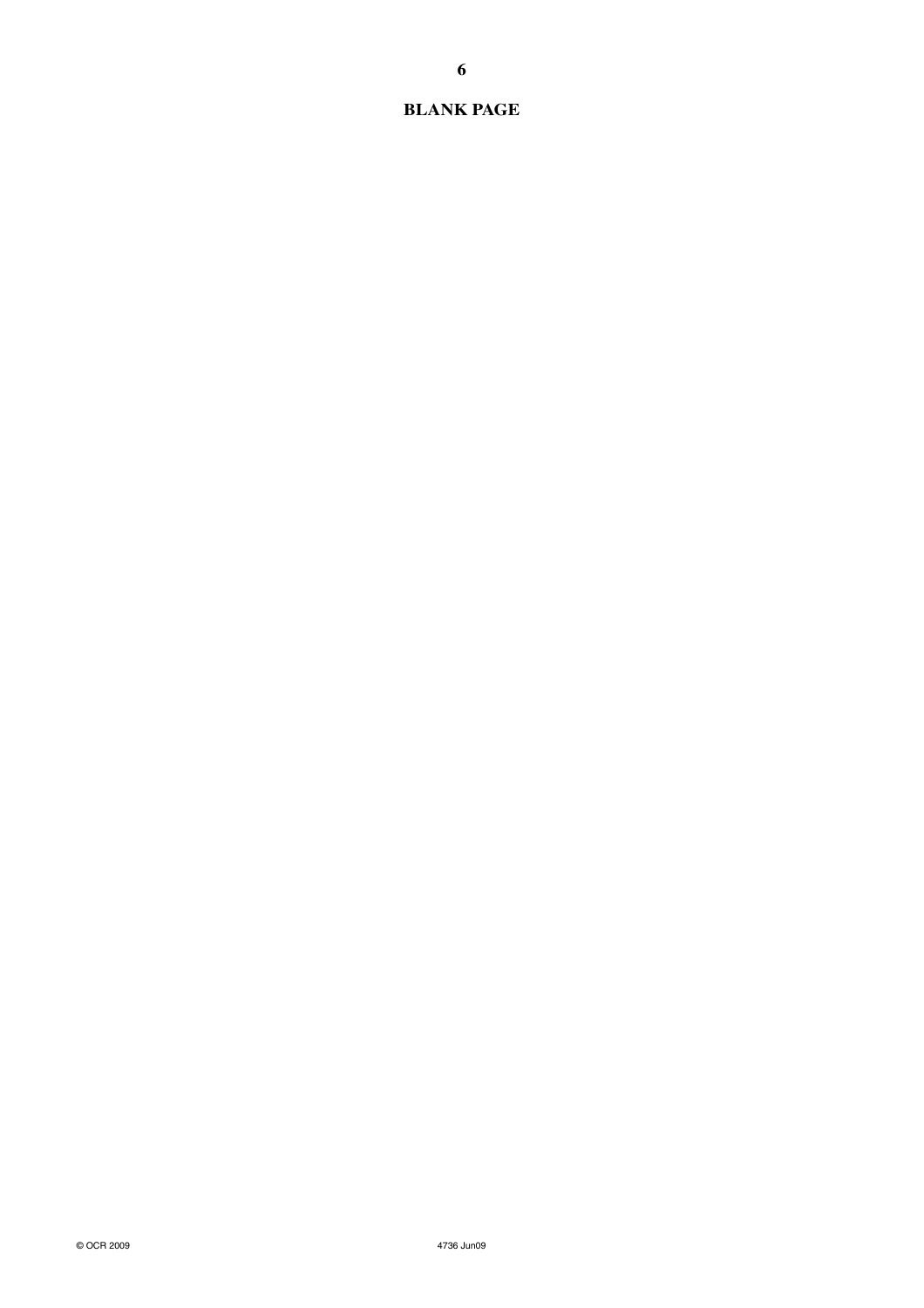# **BLANK PAGE**